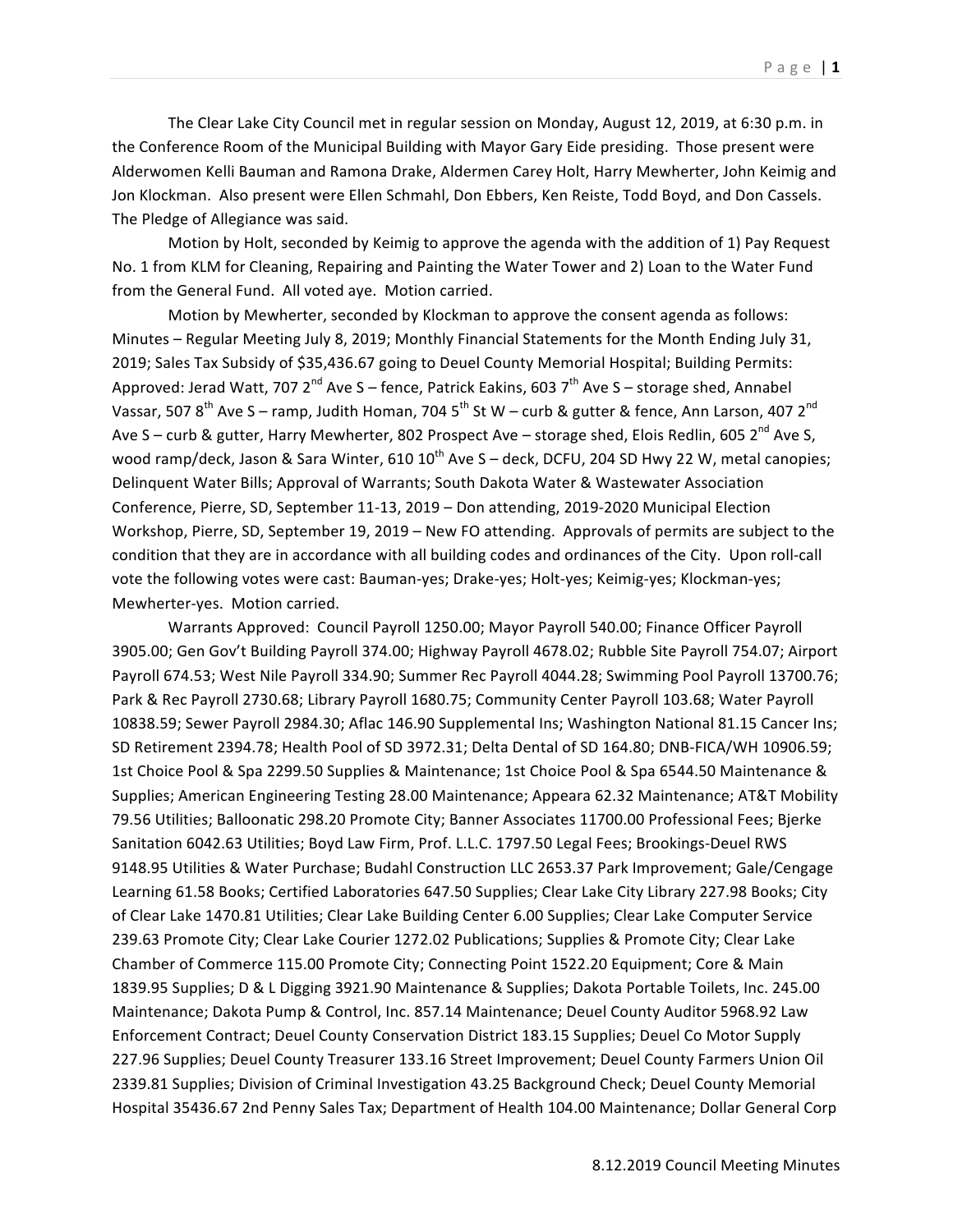22.30 Supplies; Jeff Emmert 300.00 Promote City; First Bank & Trust 183.23 Supplies; Nicole Frensco 200.00 CC Deposit Refund; Estate of Russel Gantvoort 200.00 CC Deposit Refund; GCR Tires & Services 831.80 Maintenance; Tina Giniffke 50.00 Pool Punch Card Refund; Grant and Williams, Inc. 11491.45 Audit Fees; Samantha Grayson 78.55 WM Dep Refund; H-D Electric Coop, Inc 607.37 Energy; H-D Elec Coop, Inc. 856.89 Supplies & Maintenance; Hawkins Inc 1792.00 Supplies; Hillyard/Sioux Falls 501.46 Supplies; HJC, LLC 27.50 Promote City; Hydro Klean 18925.00 Maintenance; ITC Telecom 761.65 Utilities; Tamara Janes 100.00 WM Deposit Refund; Jeanie Kjenstad 25.00 WM Deposit Refund; KLM Engineering, Inc. 66555.00 Engineering Fees; Lifetime Products, Inc. 577.20 Equipment; London Fog, Inc. 21.00 Supplies; Val Lundquist 99.96 Travel; Maynard's Food 674.08 Concessions & Supplies; MDSP Production 25000.00 Park Improvement; Menards 27.97 Supplies; Michael Todd & Co. 144.09 Supplies; Milbank Winwater Works 793.16 Supplies; Milbank Communications 2110.92 Equipment; Elmer Musch Estate 50.00 WM Deposit Refund; Northwestern Energy 316.86 Energy; Ottertail Power Co 4170.65 Energy; Kevin Pruitt 41.64 WM Deposit Refund; Sanitation Products Inc. 128.11 Supplies; Mary E Schmahl 98.60 Travel; South Dakota One Call 56.00 One Calls; SD State Treasurer (SD DOR) 1350.96 Sales & Use Tax; South Dakota Municipal League 25.00 Travel; SD Water and Wastewater Assn 120.00 Travel; Sodak Gardens 692.25 Promote City; Steve Rhody Services 38.00 Maintenance; Swenson Sales & Service Inc 1105.33 Maintenance; The Soda Girls 87.17 Promote City; Productivity Plus Account 195.67 Supplies; Ultimate Ink 72.00 Supplies; United States Dept of Ag 6107.00 Sewer Loan Pmt; Winsupply Commercial Charge 123.60 Supplies; KLM Engineering, Inc. 396657.30 Water Project.

No one appeared for public voice.

A public hearing was held for High Mountain Supper Club & Lounge for a temporary one day onsale permit for a wedding dance on September 7, 2019. Motion by Mewherter, seconded by Klockman to approve the one day on-sale permit. Upon roll-call vote the following votes were cast: Bauman-yes; Drake-yes; Holt-yes; Keimig-yes; Klockman-yes; Mewherter-yes. Motion carried.

Don Cassels met with the Council regarding the curb & gutter and asphalt driveway that was removed during the  $6<sup>th</sup>$  Ave S water and sewer project since it was the City's choice to upgrade the fire hydrant and water line. Motion by Drake, seconded by Klockman to pay for the replacement costs. Upon roll-call vote the following votes were cast: Bauman-yes; Drake-yes; Holt-yes; Keimig-yes; Klockman-yes; Mewherter-yes. Motion carried.

The installation of the flagpole and landscaping at Ulven Park that was done by the American Legion was discussed. No action was taken.

The First Reading of Ordinance No. 575, 2019 Appropriations Ordinance, was completed.

Motion by Keimig, seconded by Holt to replace the garage door and opener in the old Fire Hall. Upon roll-call vote the following votes were cast: Bauman-yes; Drake-yes; Holt-yes; Keimig-yes; Klockman-yes; Mewherter-yes. Motion carried.

The payment to Hydro-Clean was discussed as the project is not complete and the 10% discount was not on the invoice. Motion by Keimig, seconded by Drake to hold the payment until the work is complete and the 10% discount is shown on the invoice. Upon roll-call vote the following votes were cast: Bauman-yes; Drake-yes; Holt-yes; Keimig-yes; Klockman-yes; Mewherter-yes. Motion carried.

The quote for the water coolers at the Municipal Building was discussed. Additional quotes will be secured before approving the project.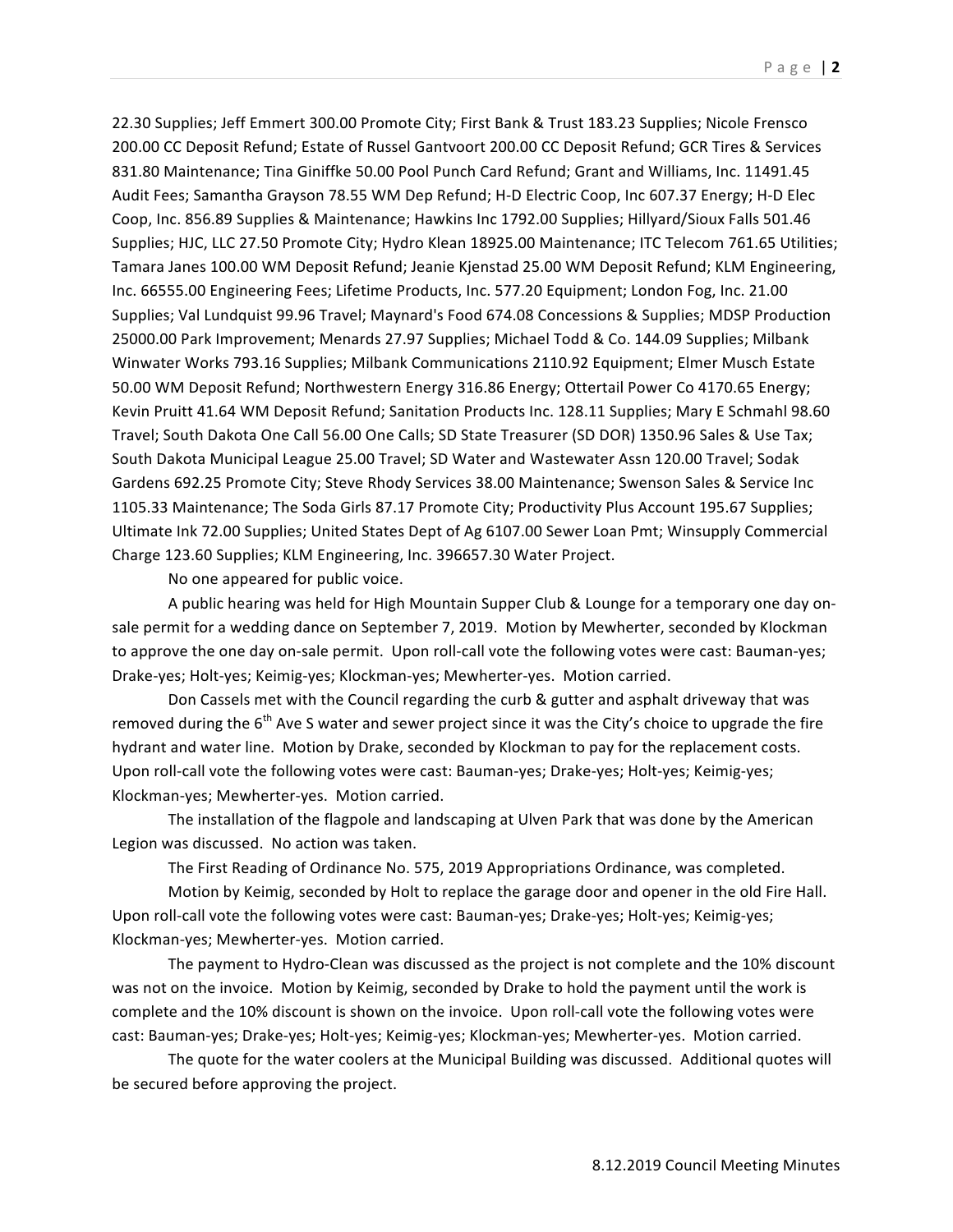Motion by Drake, seconded by Mewherter to transfer \$40,000 from 602-107.01 Restricted for Water Tower to 602-253.9 Water Fund Balance due to the painting of the water tower. Upon roll-call vote the following votes were cast: Bauman-yes; Drake-yes; Holt-yes; Keimig-yes; Klockman-yes; Mewherter-yes. Motion carried.

Motion by Holt, seconded by Keimig to transfer \$37,086.90 from 602-107.10 Restricted for Capital Outlay Accumulation to 602-253.9 Water Fund Balance due to the painting of the water tower. Upon roll-call vote the following votes were cast: Bauman-yes; Drake-yes; Holt-yes; Keimig-yes; Klockman-yes; Mewherter-yes. Motion carried.

Motion by Mewherter, seconded by Keimig to purchase the SonicWall Firewall from Connecting Point. Upon roll-call vote the following votes were cast: Bauman-yes; Drake-yes; Holt-yes; Keimig-yes; Klockman-no; Mewherter-yes. Motion carried.

Motion by Keimig, seconded by Klockman to approve pay request No. 1 for \$396,657.30 from KLM for cleaning, repairing and painting the water tower and to authorize the Mayor to sign the pay request. Upon roll-call vote the following votes were cast: Bauman-yes; Drake-yes; Holt-yes; Keimig-yes; Klockman-yes; Mewherter-yes. Motion carried.

Motion by Mewherter, seconded by Holt to approve a loan to the Water Fund from the General Fund for \$50,000.00. Upon roll-call vote the following votes were cast: Bauman-yes; Drake-yes; Holtyes; Keimig-yes; Klockman-yes; Mewherter-yes. Motion carried.

City Superintendent Don Ebbers reported on how the weather has affected many contractors, therefore the asphalt on 6<sup>th</sup> Ave S will not be done this year, curb and gutter will be installed throughout town within the next two weeks, the cement for the fishing dock should be done this year, and we will not be chip sealing this year so we will use those dollars for more patching of the streets.

Attorney Todd Boyd recommended that the Mayor & Council look at the articles in the SDML magazine as they are good reminders, discussed the status of the dog at large fine, discussed the status of the R Place café building and inquired about the status of the old drug store building. Mr. Boyd also asked that we consider paying Jeanie Kjenstad for the appraisal she did and the Council agreed to put it on the September agenda.

Motion by Holt, seconded by Mewherter to charge  $\frac{1}{2}$  price at the dump for the building materials from the destruction of the old drug store building. Upon roll-call vote the following votes were cast: Bauman-yes; Drake-yes; Holt-yes; Keimig-yes; Klockman-yes; Mewherter-yes. Motion carried.

The Mayor and Council Members discussed the fire in the back yard of a residence on Tuesday, August  $6<sup>th</sup>$ , Alderman Klockman asked Don for a facilities tour and the McTague trailer house will be removed in the near future. Mayor Eide also thanked Ellen Schmahl for her service. Finance Officer Ellen Schmahl was asked to send Ordinance 2-7-4 regarding fire pits to the Fire Chief and the Sheriff's Office.

Motion by Keimig, seconded by Klockman to enter into Executive Session at 7:39 p.m. for personnel and legal counsel for contractual matters.

Mayor Eide declared the Council out of Executive session at 8:04 p.m.

Motion by Keimig, seconded by Klockman to accept the recommendation of the personnel committee for the public works employee. Upon roll-call vote the following votes were cast: Baumanyes; Drake-yes; Holt-yes; Keimig-yes; Klockman-yes; Mewherter-yes. Motion carried.